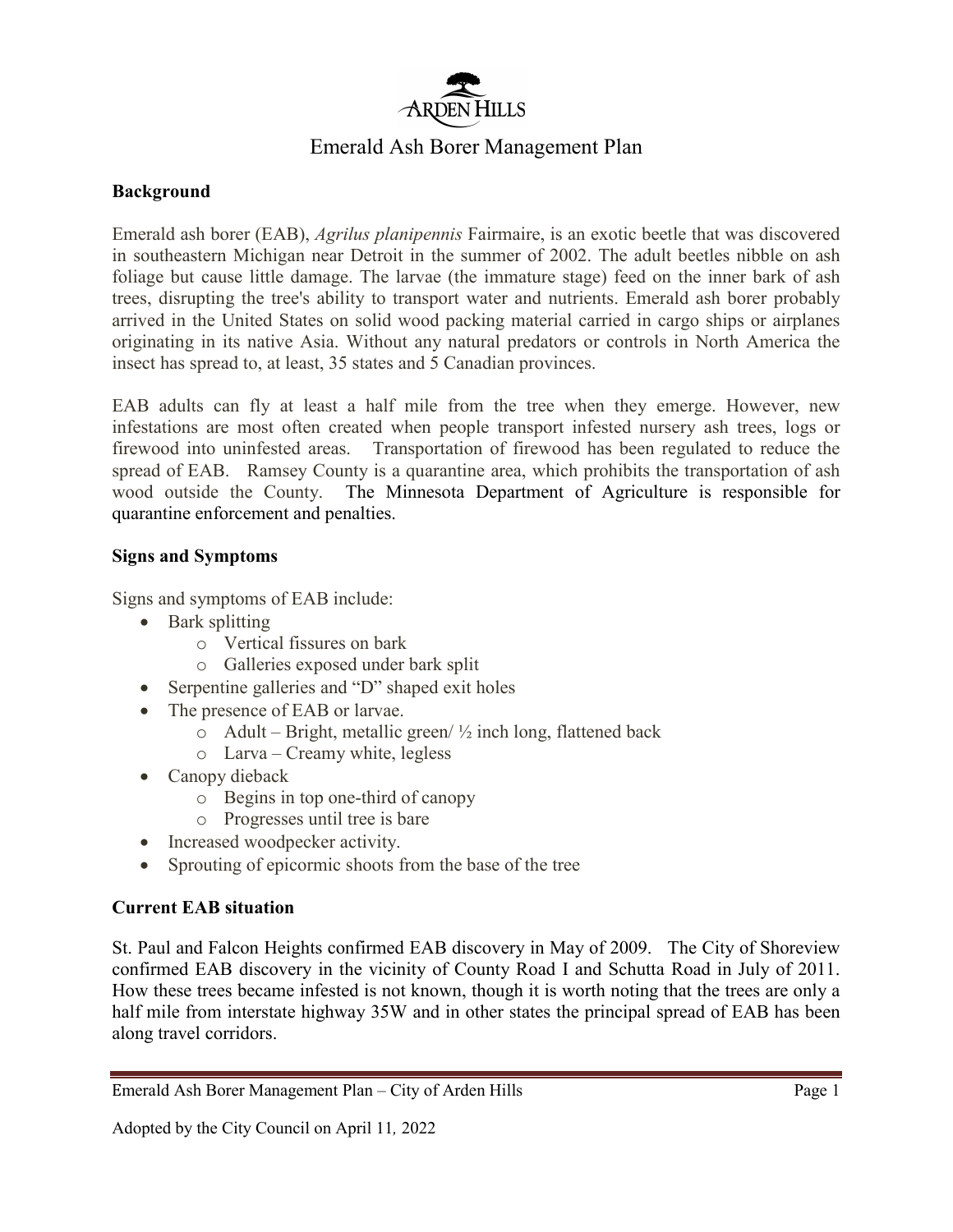Analysis of the infestation showed that the EAB had been present for 3-4 years, which is consistent with the insect's path of destruction. Symptoms are slow to appear and once EAB is actually found, it is estimated that it has already been present for 3-5 years. It is believed that the emerald ash borer was first detected in Arden Hills in 2014 and, since then, its population has continued to multiply and spread. It is estimated that as much as 12.3% of Arden Hills' urban forest is compiled of ash trees based on a Minnesota Department of Natural Resources survey (Minnesota Department of Natural Resources 2010 Community Tree Survey. Survey of front yard and street trees in residential and commercial sampling areas)

To date, North American communities have not been successful in eradicating EAB once found. EAB typically builds in population and eventually infests and kills all variety of ash trees.

#### **Resident Education**

Resident education and communication are key components of managing the impact of the EAB, especially as more information becomes available. Public information is available to residents through the City's website, newsletters, and available at City Hall. Residents can also find information about EAB management on the website for the Minnesota Department of Agriculture:<https://www.mda.state.mn.us/emerald-ash-borer-management-guidelines>

Homeowners may treat their private trees, provided they use a licensed treatment contractor who adheres to the City's standards to protect surface and ground water.

## **Mitigation**

Although it is not possible to stop the spread of invasive species, like the Emerald Ash Borer, the City of Arden Hills' EAB Management Plan is designed to help manage the impacts. The City's mitigation of EAB will be similar to the policy and intent of Dutch Elm and Oak Wilt Disease, which attempts to control and prevent the spread of these diseases.

The City of Arden Hills has done the following to prepare for the EAB problem:

- Completed an electronic inventory with GIS software of all trees in the ROW along City streets, parks and trails. This will help the City monitor the condition of ash trees throughout the City.
- Clarified owner responsibilities for all Right of Way trees abutting a City road. These changes were done with the amendment of Chapter 3 of the City Code in October of 2011.
- Updated the City's Tree and Vegetation Ordinance, Chapter 7 to add ash trees to the diseased trees that must be removed to prevent the spread of the disease. This ordinance permits the City to enter private property for inspection, order the removal of diseased trees and abate the nuisance upon non-compliance of property owners.

Emerald Ash Borer Management Plan – City of Arden Hills Page 2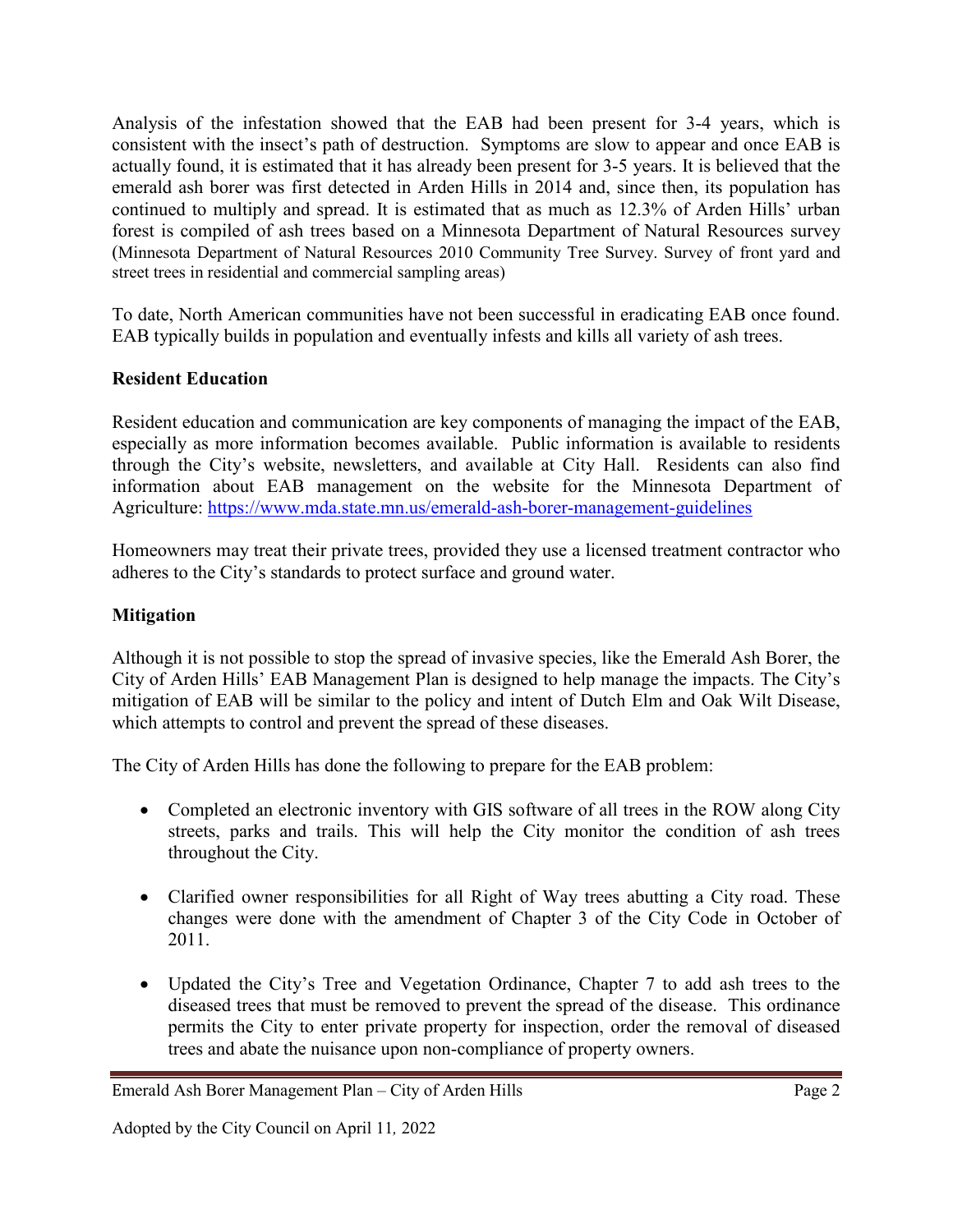• The City website includes general information for residents as well as the appropriate steps to take if EAB is suspected in one or more of their trees. The City has handouts from the Minnesota Department of Resources available at City Hall.

The City of Arden Hills will take the following actions:

- The City will monitor ash trees throughout the City for EAB and in the event EAB is discovered, staff will utilize Chapter 7, section 710 – Protection of shade trees from the City Code to prevent the spread of the disease. As in the case of Oak Wilt and Dutch Elm, this ordinance allows the City to enter private property for inspection of ash trees, order the removal of diseased trees, and abate the nuisance upon non-compliance of property owners.
- The City has inventoried all significant ash trees located on public property and continuously monitors their health. Trees that are 8-inches in diameter or greater and considered fair or better health will be treated by injection. Treatment frequency for these trees is on a two-year cycle and will be continued as long as the tree still indicates fair or better health "Buddy Trees" will be planted next to ash trees that begin showing signs of declining health and determined to be infested with EAB. Once EAB takes hold of a tree, it is inevitable that the tree will die. The "Buddy Tree" will provide an overlap period of time where it will grow before the existing tree must be removed.
- Once an ash tree is determined to be in poor health the City will begin removal of the tree on public property. These ash trees could be located within City parks or in boulevard areas. No significant pruning or methods to save a declining ash tree will be attempted. The City will remove the tree at that time. All ash trees that are removed will be replaced.
- Staff will schedule removal of declining ash trees in the fall. The most critical period for movement of confirmed EAB ash trees is May-July. This is the period when adult beetles emerge from trees, begin feeding on foliage, and move to more trees to lay their eggs. During this time, it is best to leave these trees standing and not chance the spread of EAB by transporting beetle-infested wood to other areas. The City will follow the Minnesota Department of Agriculture's regulations for handling ash wood removal
- There are currently two methods of tree treatments being offered in the marketplace; drenching the soil with chemicals and injecting the chemical into the tree. The City strongly discourages the use of soil drench insecticides due to potential to pollute water and negatively impact wildlife. The City strongly encourages residents to utilize a certified arborist to treat trees.
	- o The City will permit residents to use chemical treatments on private ash trees, given the following:

Emerald Ash Borer Management Plan – City of Arden Hills Page 3